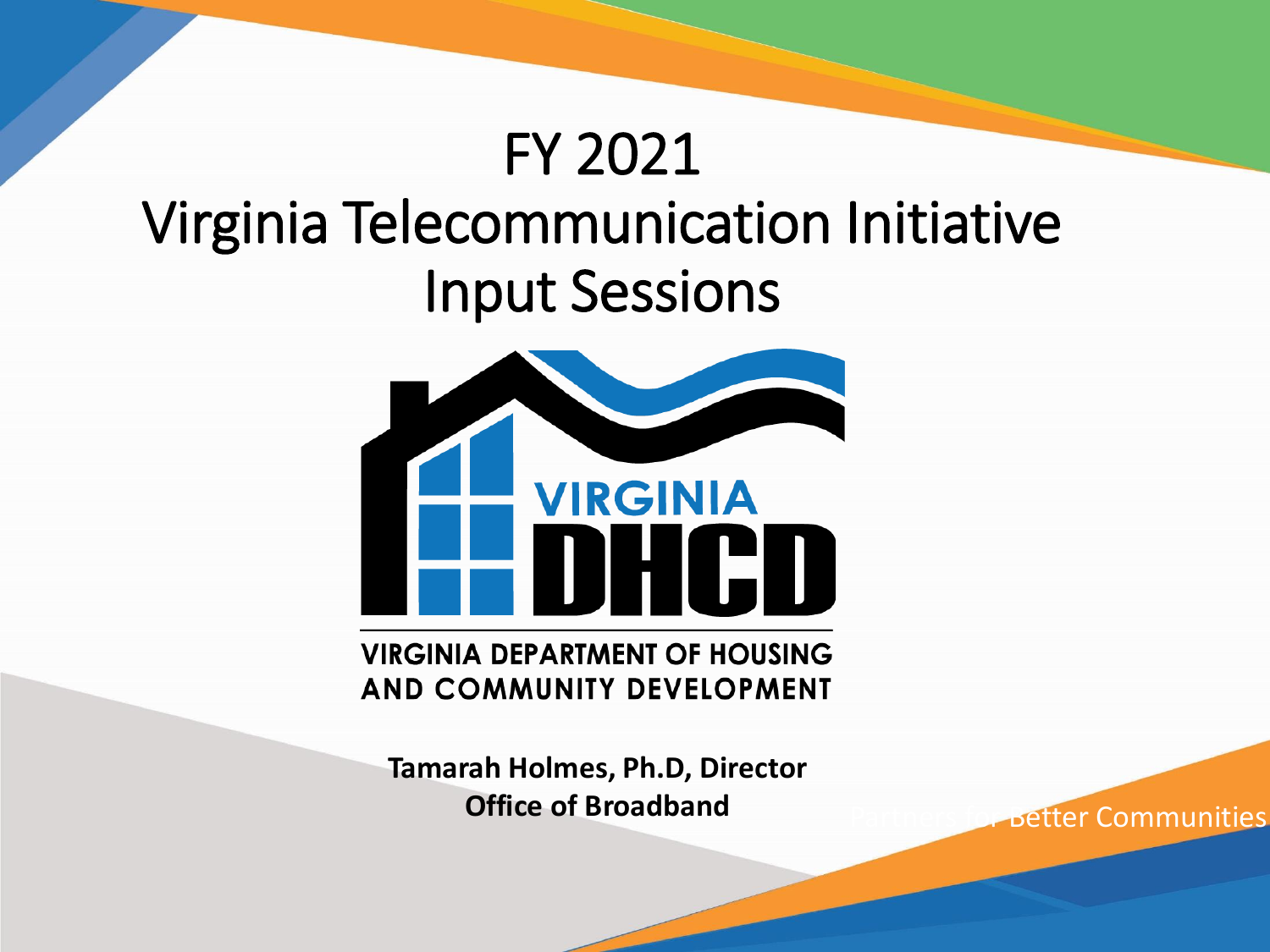## Who is DHCD?

DHCD is committed to creating safe, affordable, and prosperous communities to live, work and do business in Virginia.

DHCD partners with Virginia's communities to develop their economic potential, regulates Virginia's building and fire codes, provides training and certification for building officials, and invests more than \$100 million each year into housing and community development projects throughout the state.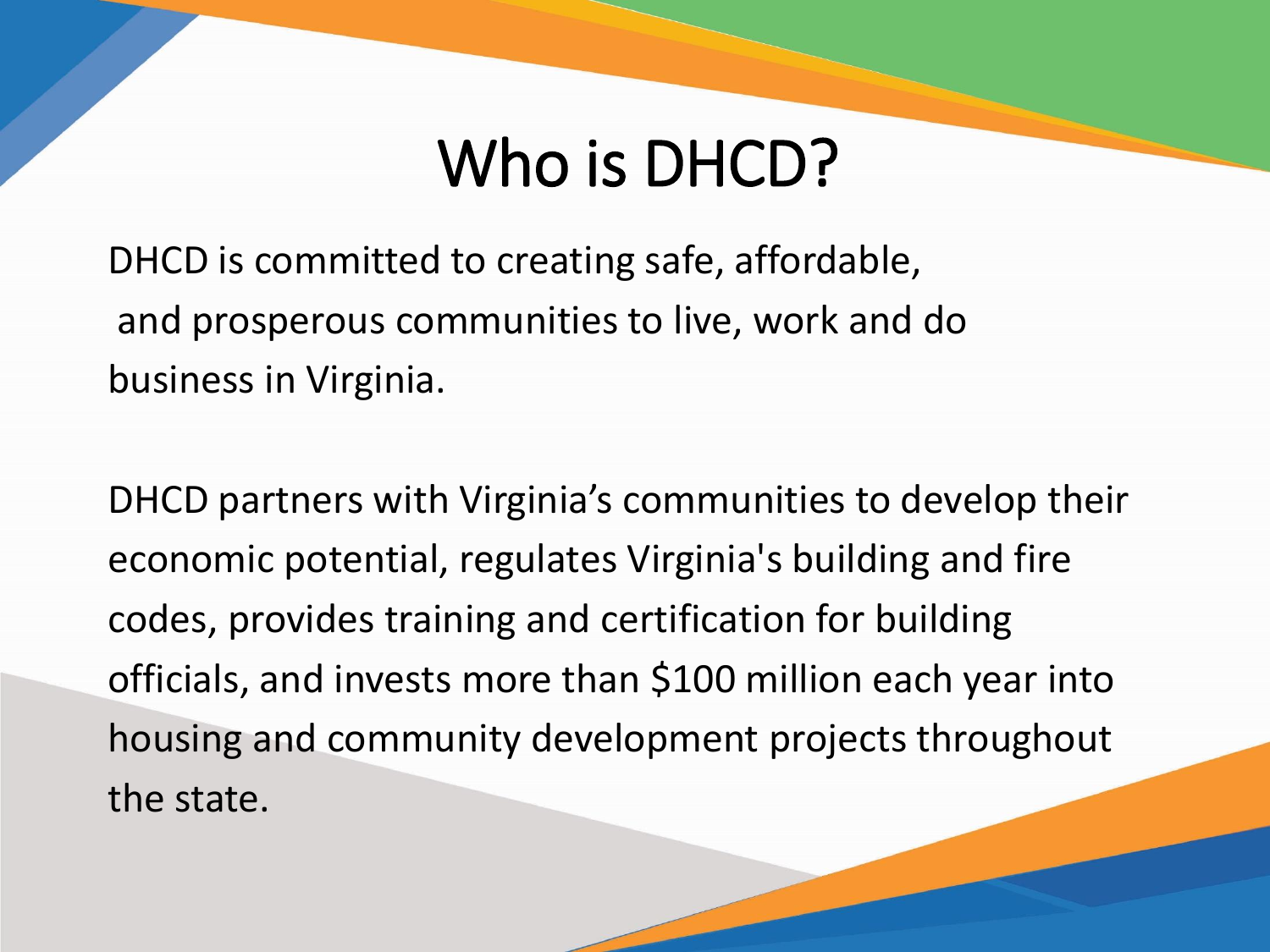# Agenda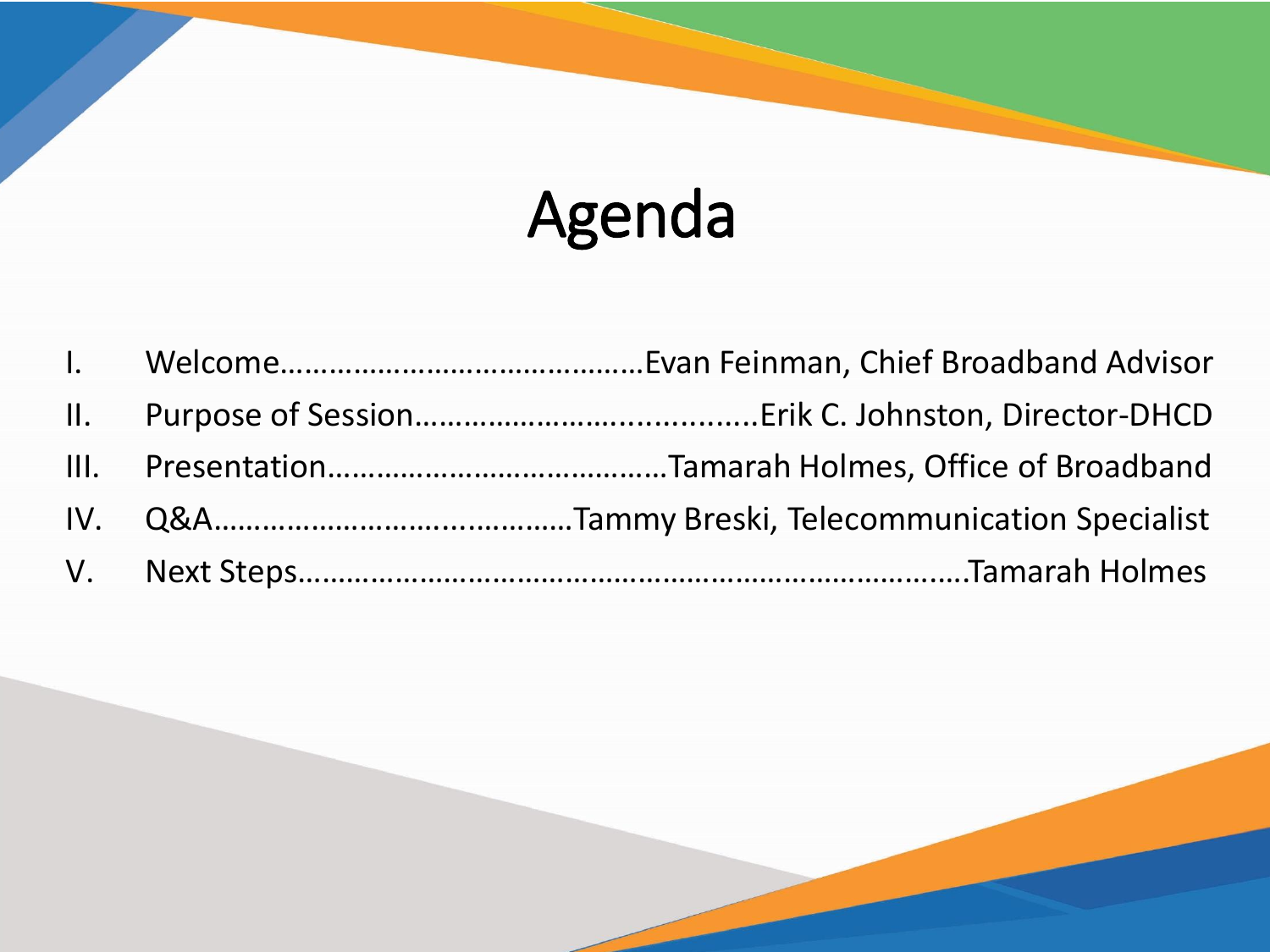### VATI Program Description

Provide financial assistance to supplement construction costs by private sector providers to extend services to areas that are presently unserved by any broadband provider.

Expansion of broadband is a priority of Governor Northam

FY2021 propose \$35 million in funding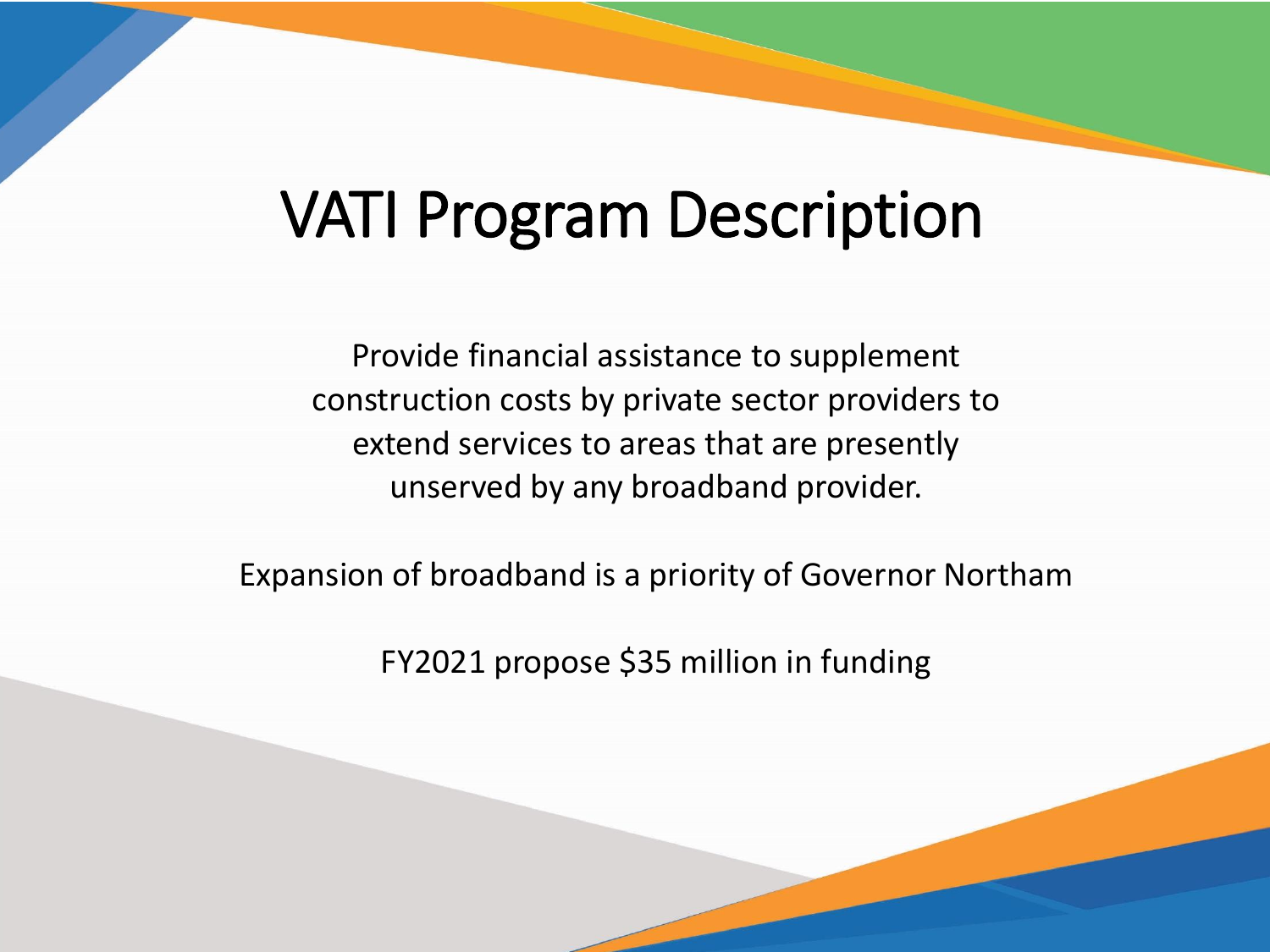### Virginia Telecommunication Initiative

Year to date

Awarded \$25 million to 29 localities

- 53,254 Virginia residents, businesses and community anchors will have access to broadband speeds greater than 25Mbps/3 Mbps
- Actual implementation speeds range from 10Mbps/3Mbps to 2Gb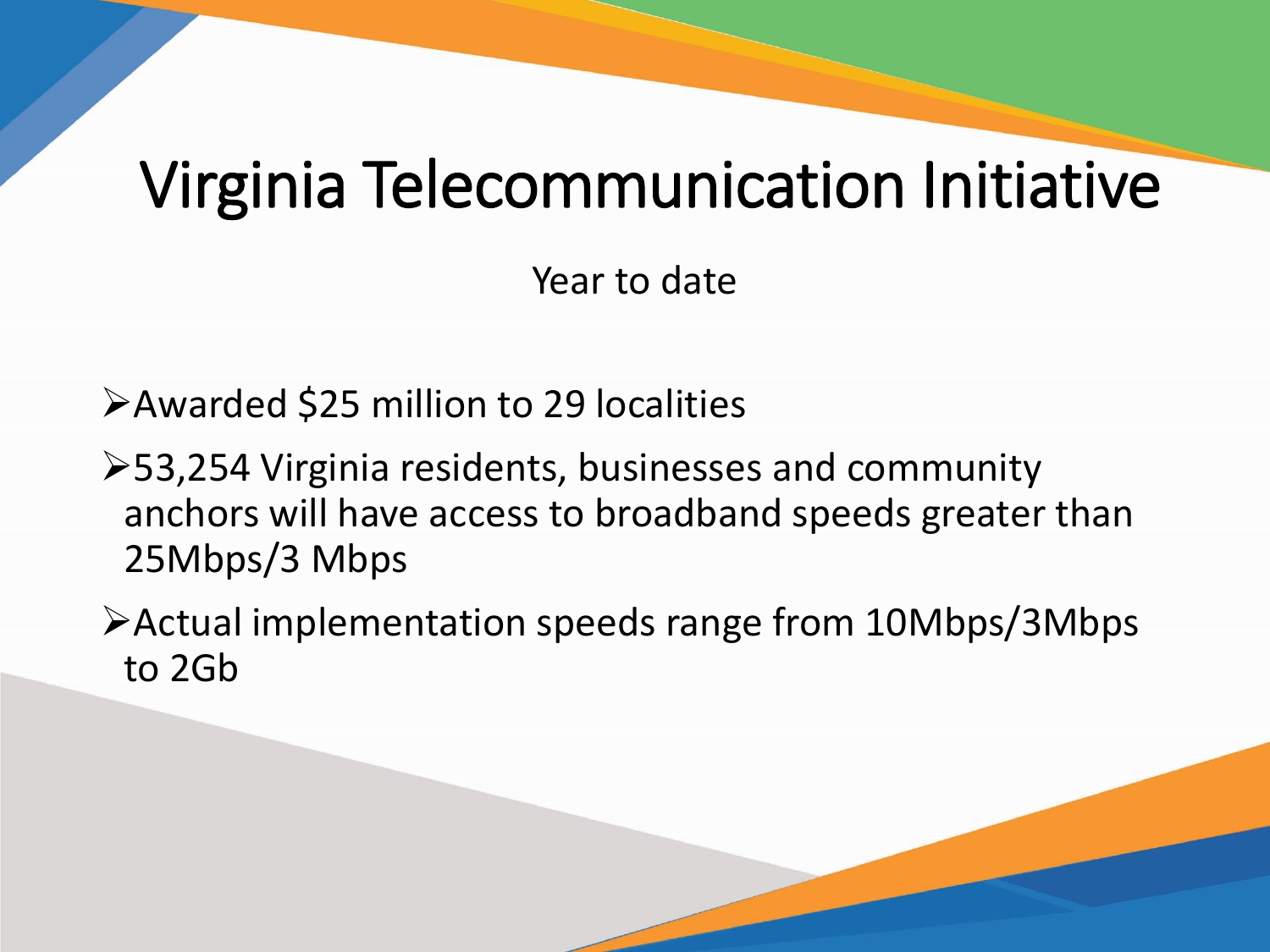### Stakeholder Involvement

- April 14, 22 2020 and April 23, 2020-Interested Parties Input Session local government and citizens; open to all
- May 18, 2020 deadline for submission of Public Comments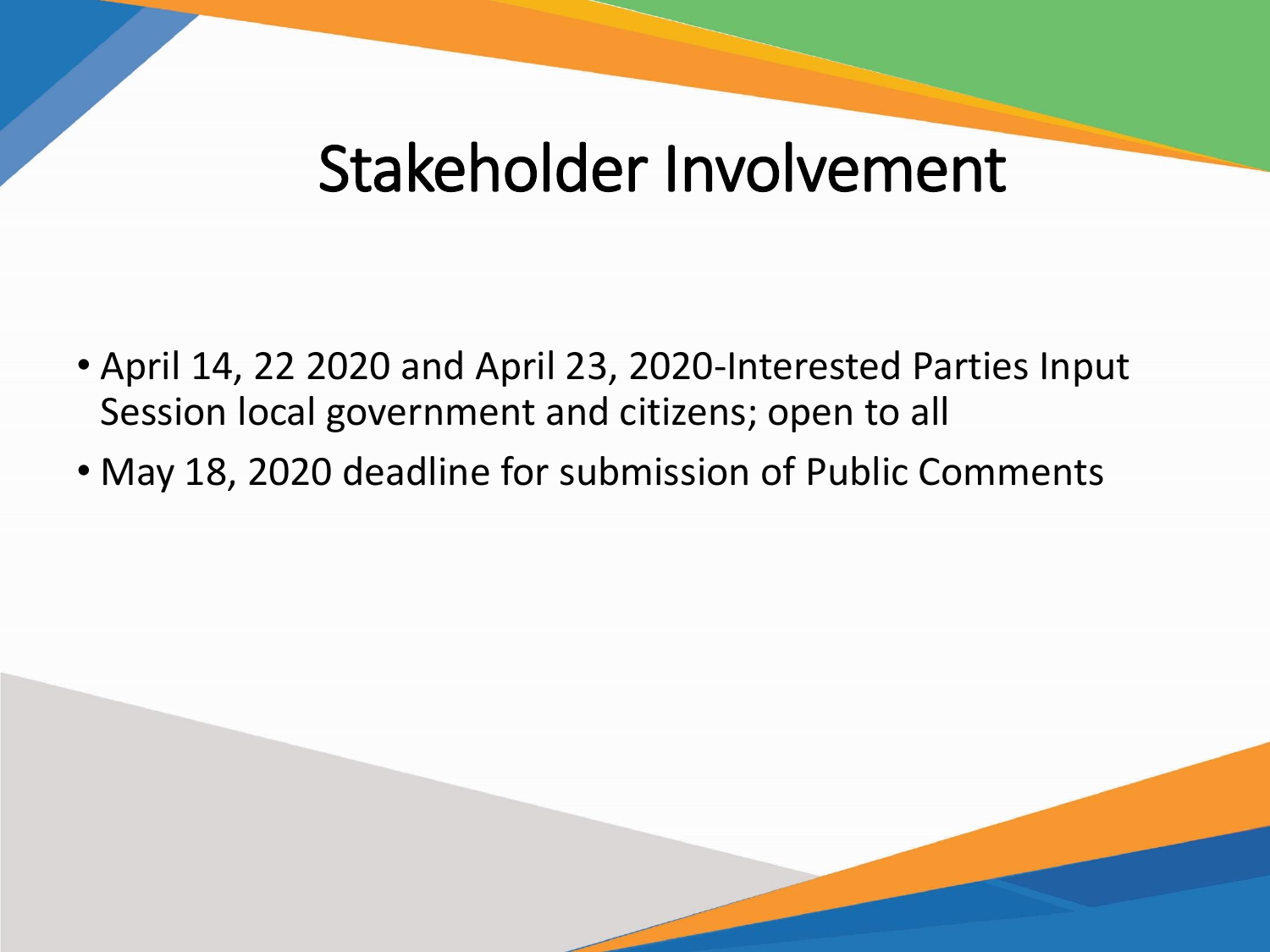## FY 2021 Virginia Telecommunication Initiative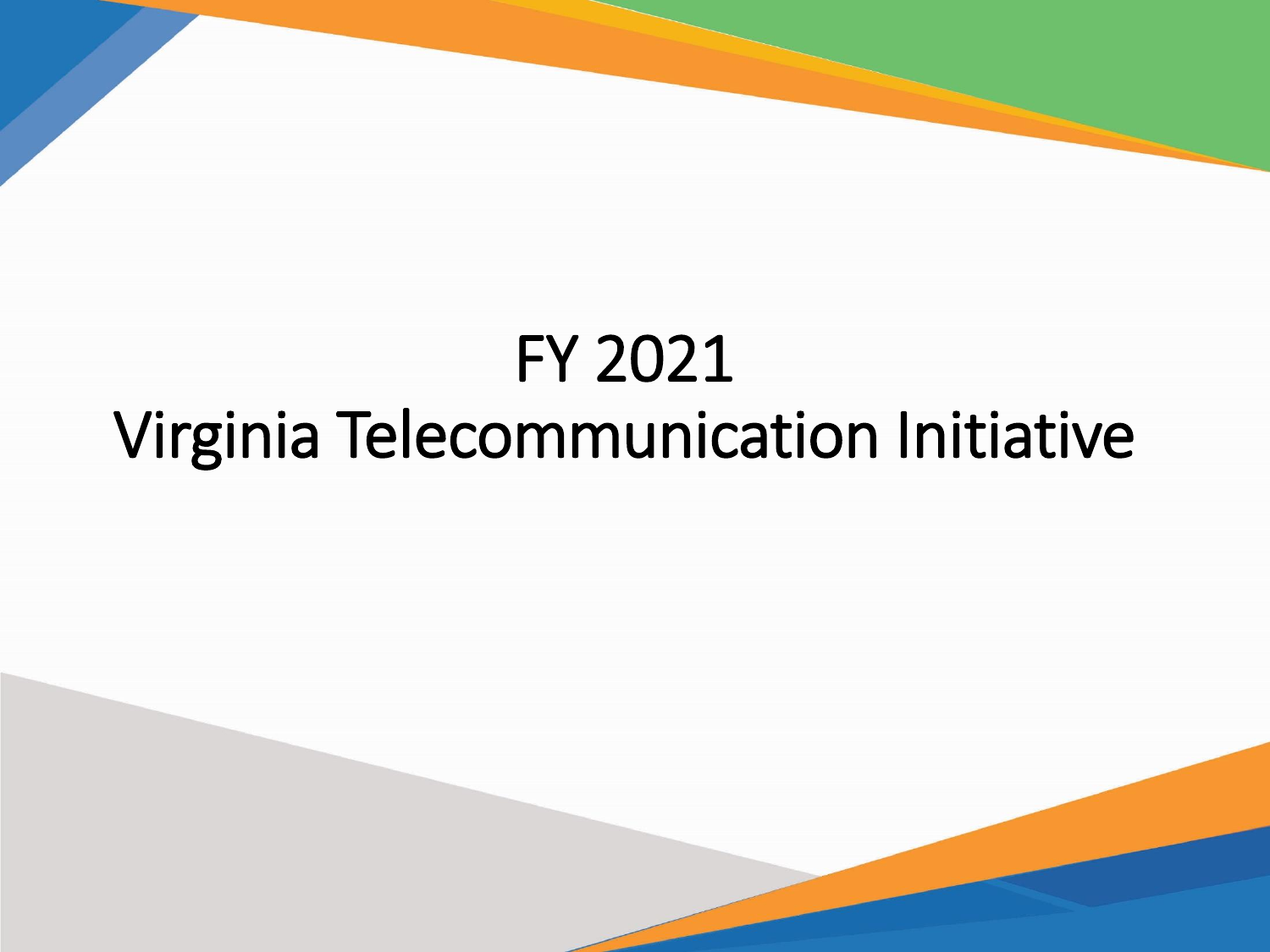## **Proposed Changes to the VATI Program Guidelines and Criteria**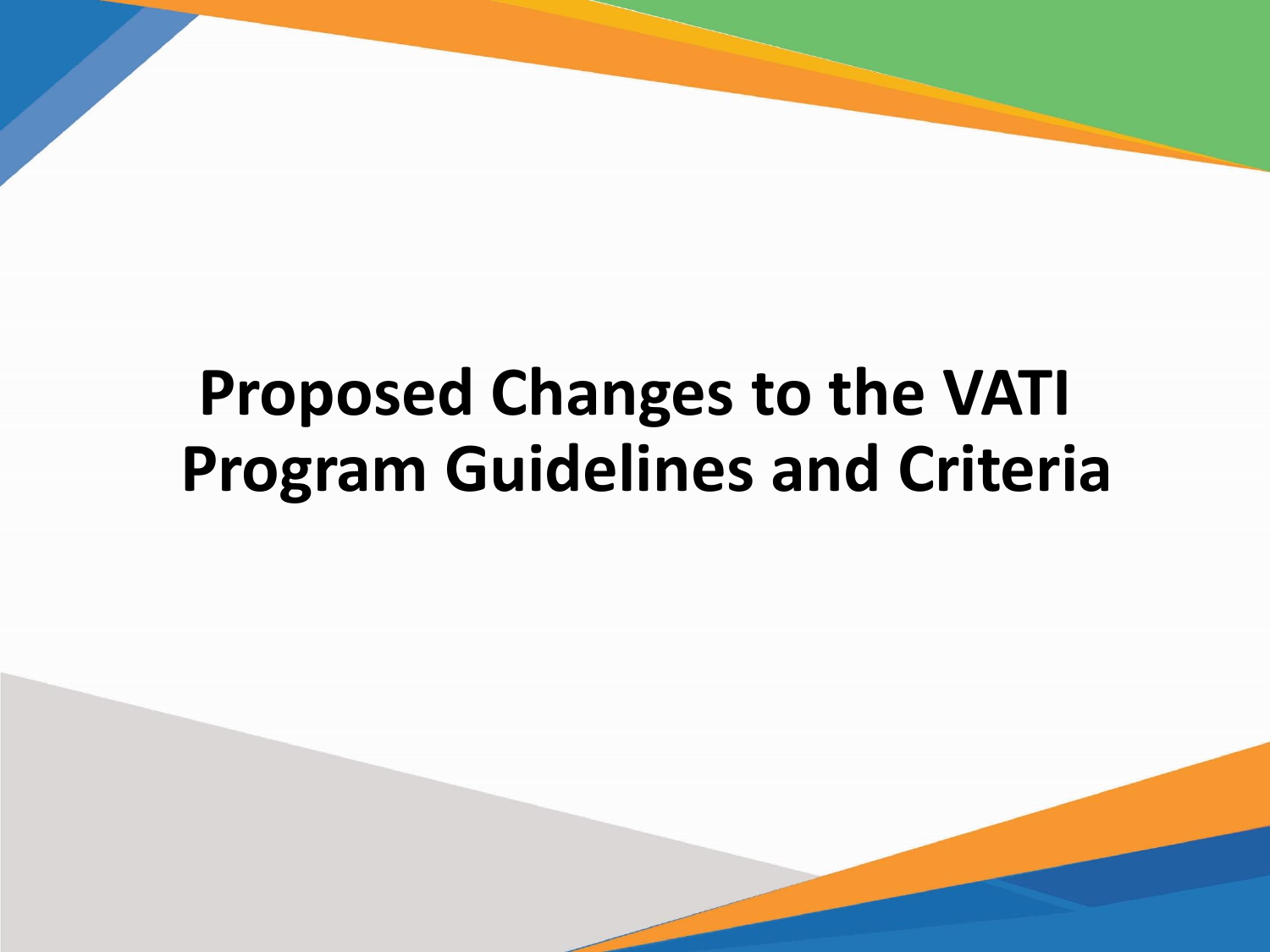#### *Allowable Overlap*

• For a wireless project, a proposed area is considered eligible if 25% or less of serviceable units have access to service with no additional construction costs as of the date of the application.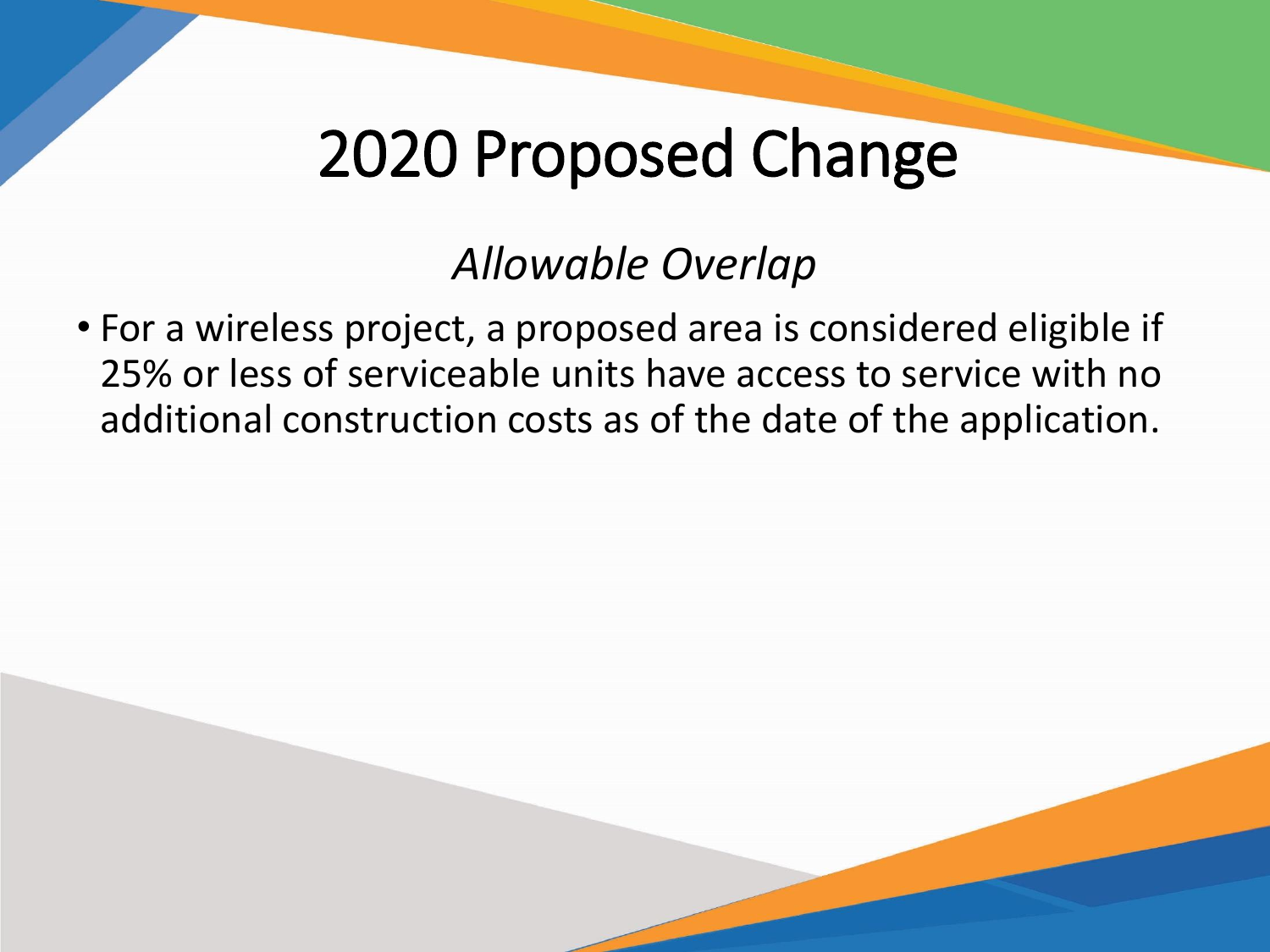#### *Universal Coverage*

• Broadband universal service, or coverage, is referred to as ensuring all citizens have access to the internet. It is DHCD's goal that all VATI projects submitted are helping achieve universal coverage. DHCD encourages applicants to ensure all projects are fit into a larger plan to achieve universal broadband for the locality or region. Applicants are discouraged from submitting projects that focus on pockets of density while not including nearby unserved, less dense areas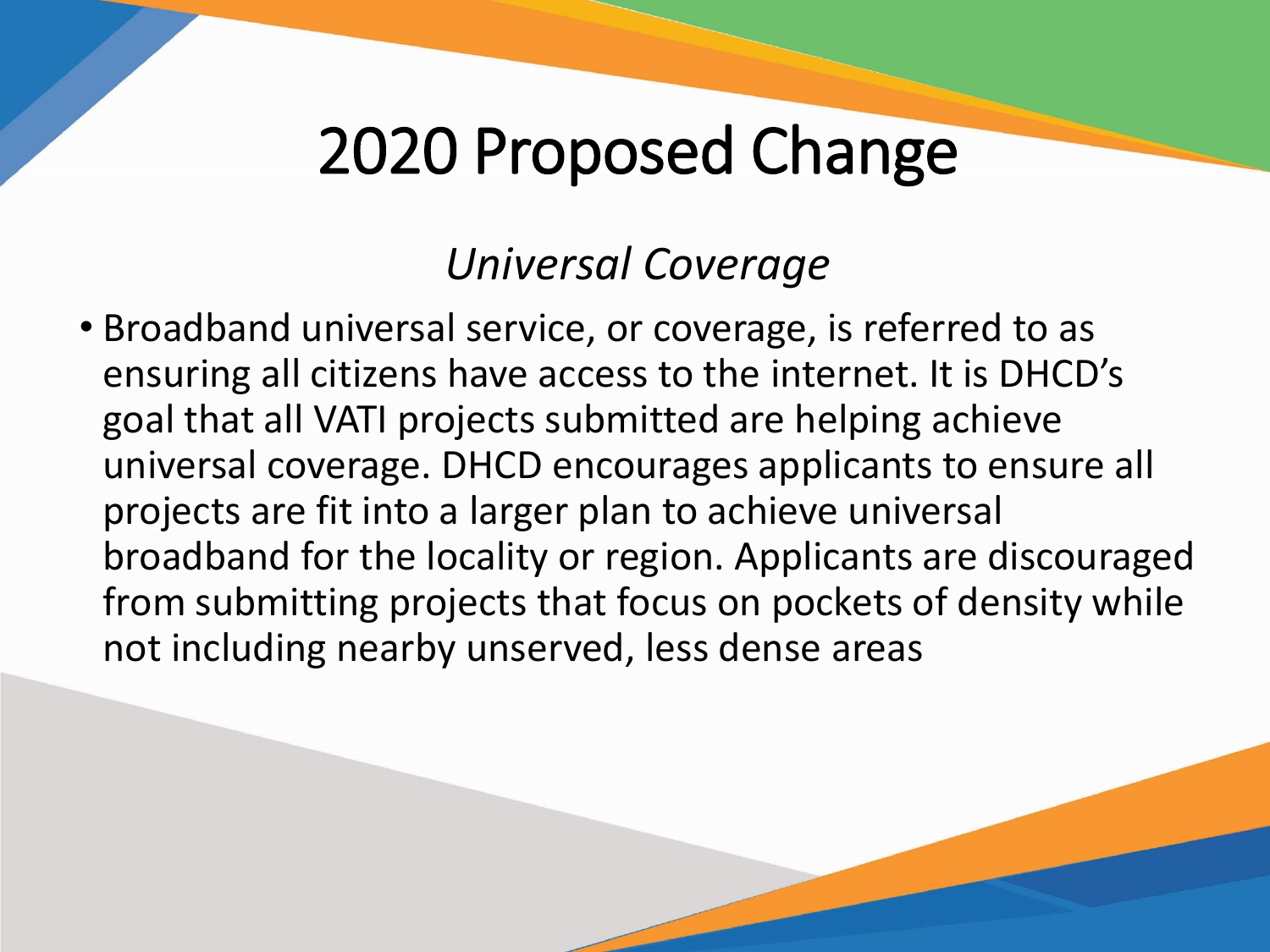#### *Project Financing*

- Consistent with VATI's enabling budget language (Item 114L of the 2020 Appropriations Act), the private co-applicant must contribute cash match to the total project cost.
- If the private co-applicant match is below 10% of total project cost, applicants must provide financial details demonstrating appropriate private investment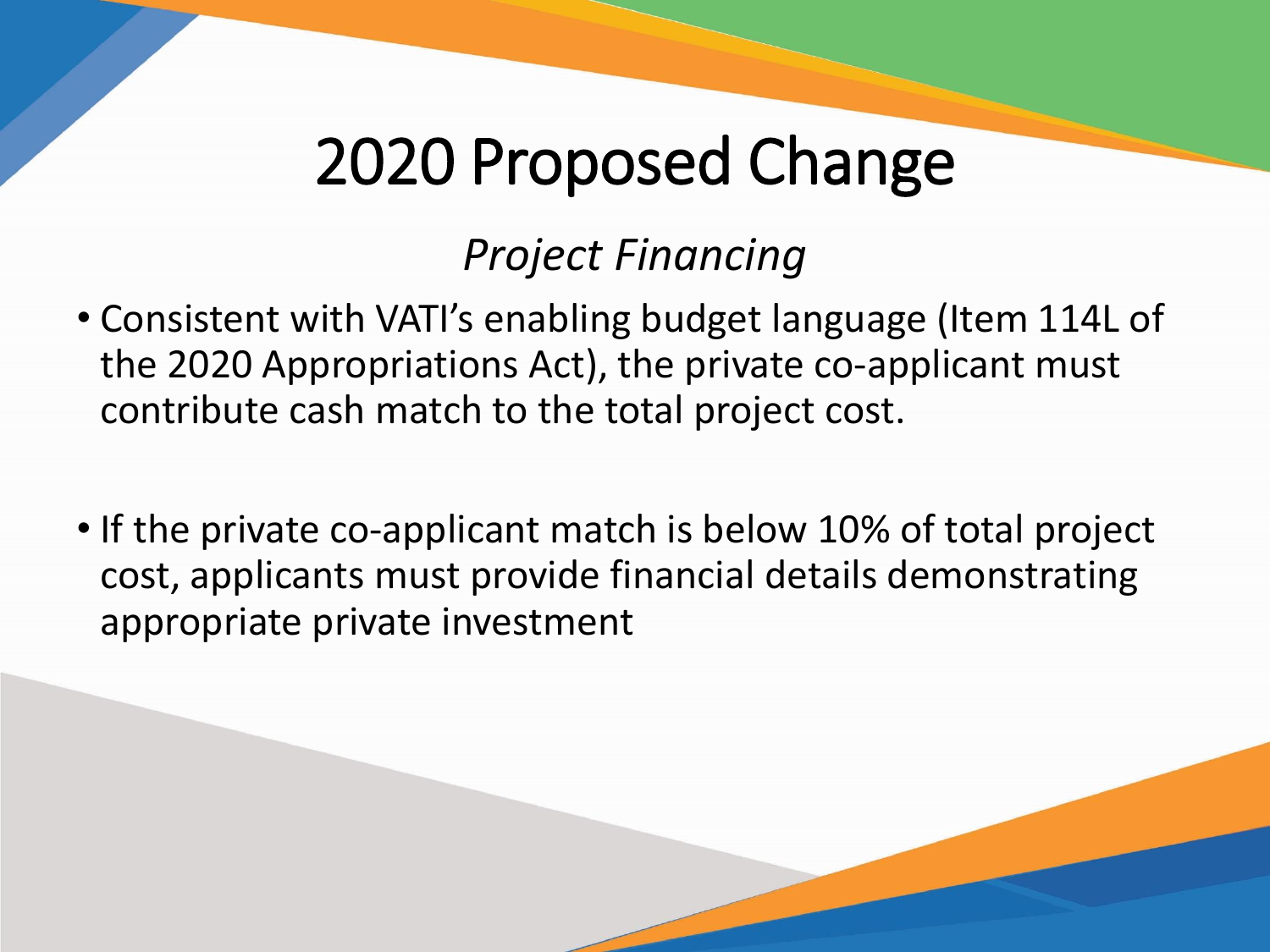#### *Letter of Intent*

#### • Changed the Public notice requirement to a Letter of Intent.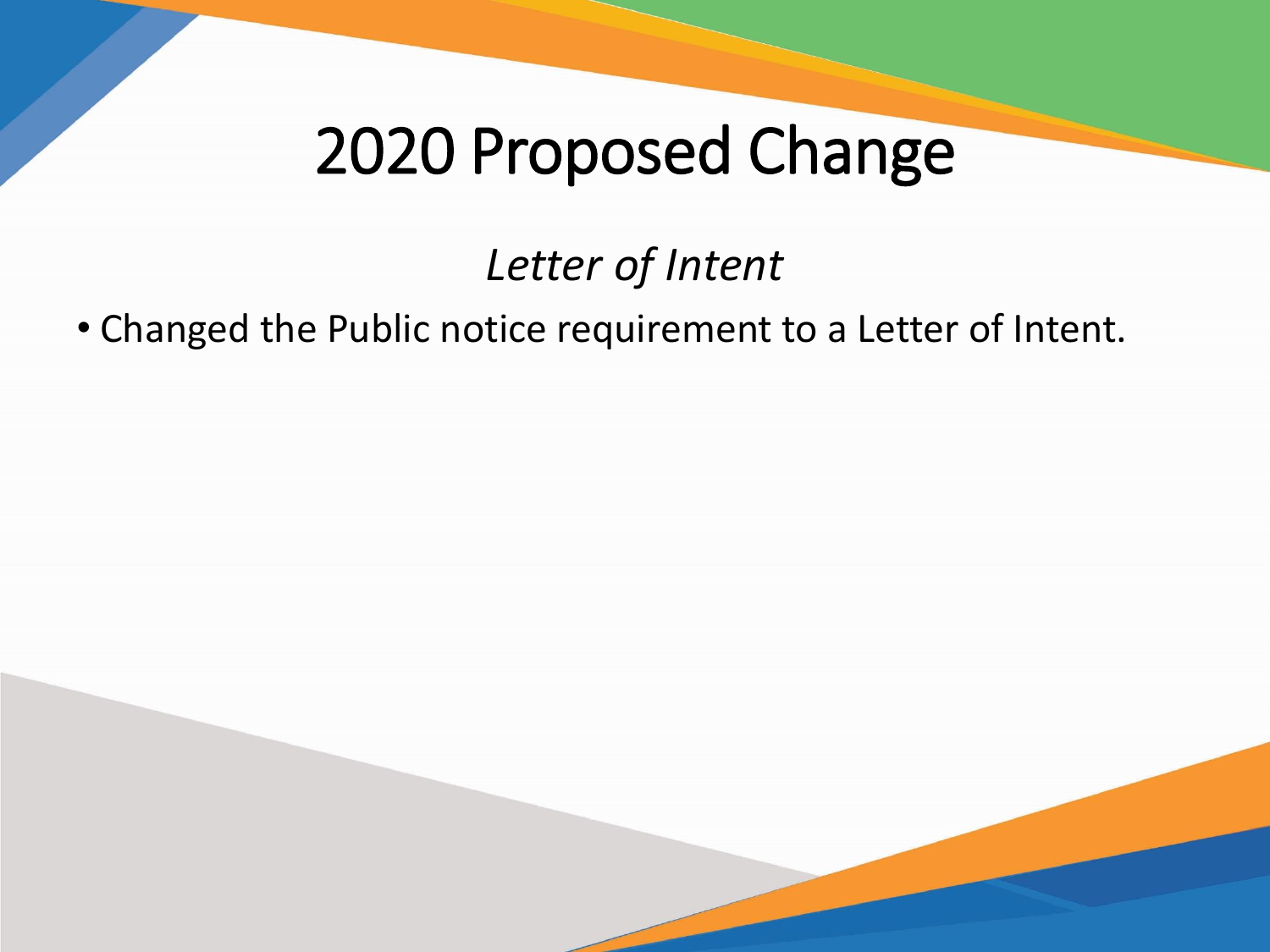#### *Additions to the Challenge Process*

- Planned service to a proposed project area is not eligible for the purpose of a challenge unless state or federal funds have been awarded and the provider has committed to providing service to the areas using these state or federal funds within 3 years.
- Areas adjacent to state or federally funded areas may be eligible for a challenge if the challenger can demonstrate existing awards would cover the adjacent area and fulfill the aforementioned requirements.
- Using the project area map submitted by the applicant, create a map indicating where the challenger's serviceable units are located in the proposed project area.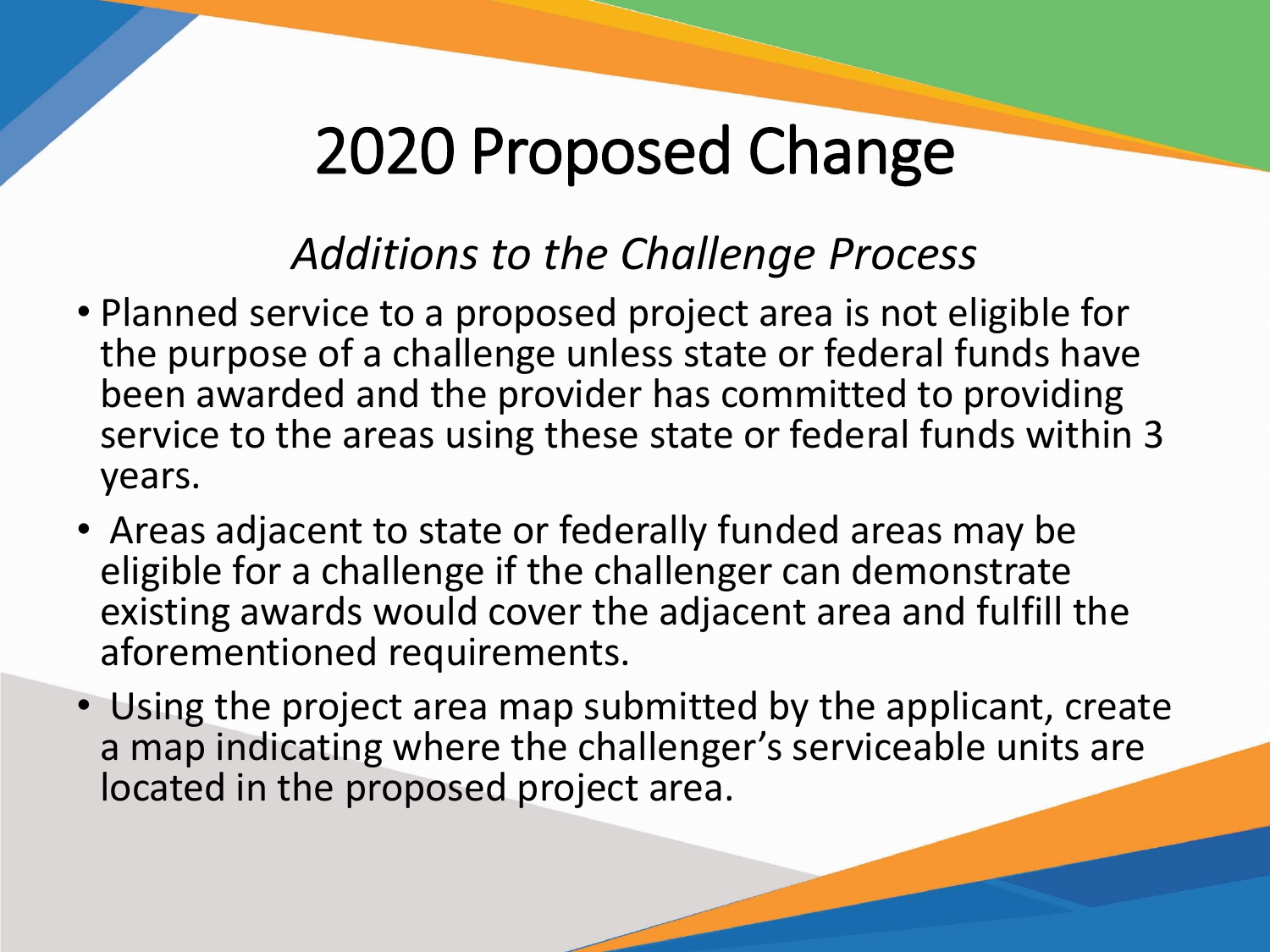#### *Implementation Deadline*

- Changed the project completion timeline from 12 months to 18 months.
- DHCD will consider longer project timelines for larger project areas if applicants can sufficiently detail the reasoning for the extended timeline in their application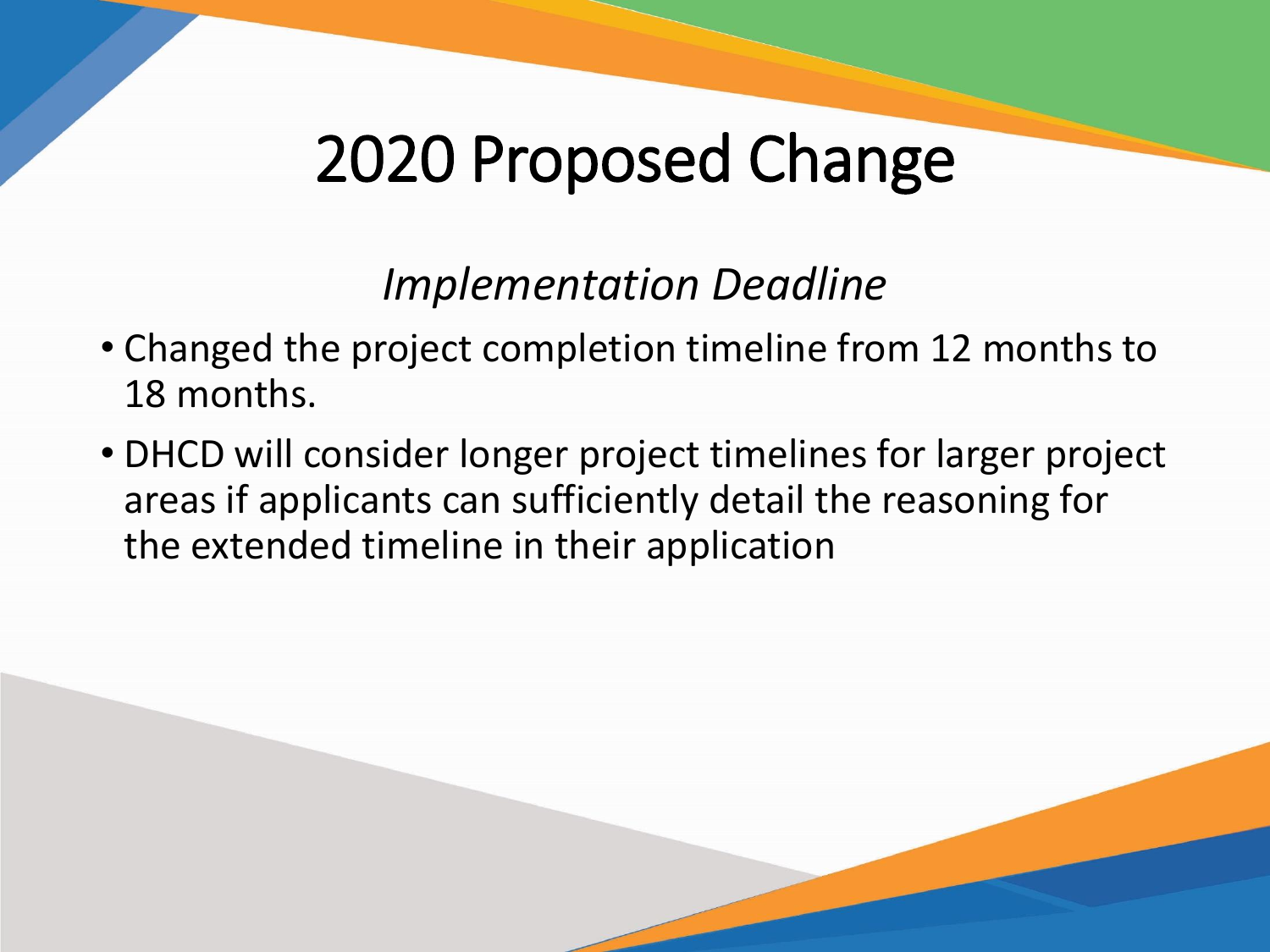#### *Organizational and Management Capabilities*

• Private co-applicants that have not submitted a FCC Form 477 on previous years must provide additional documentation. Applicants must provide a detailed reason for not submitting, information on business background including but not limited to number of customers, overview or assets or equivalent information.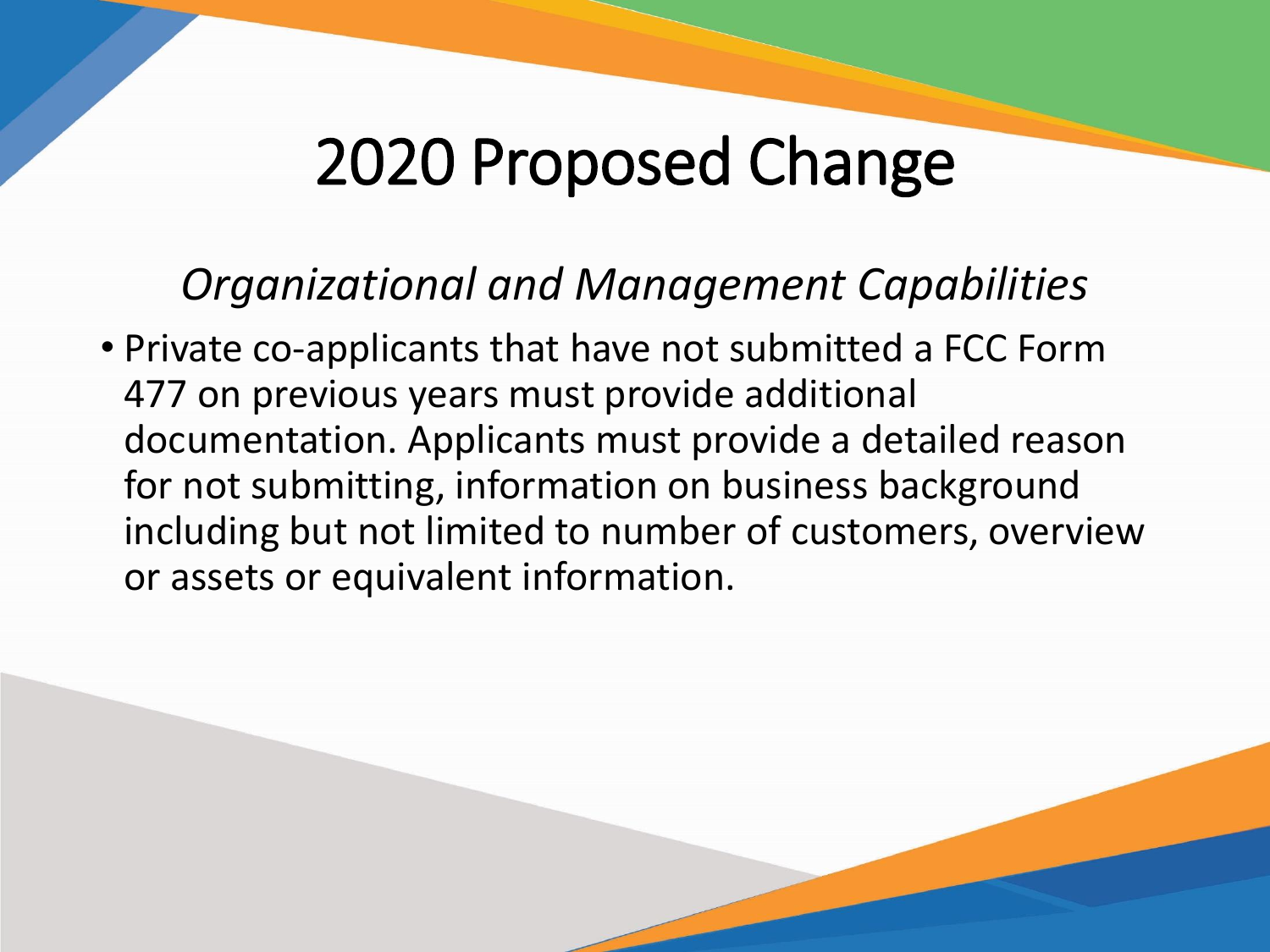*Evaluation Criteria*

| <b>Category</b>                        | 2020 Points | 2021 Points |
|----------------------------------------|-------------|-------------|
| <b>Demonstrated Need</b>               | 100         | 100         |
| <b>Project Readiness</b>               | 50          | 65          |
| <b>Budget and Cost Appropriateness</b> | 40          | 80          |
| <b>Commonwealth Priorities</b>         | 15          | 55          |
| <b>Total</b>                           | 205         | 300         |
|                                        |             |             |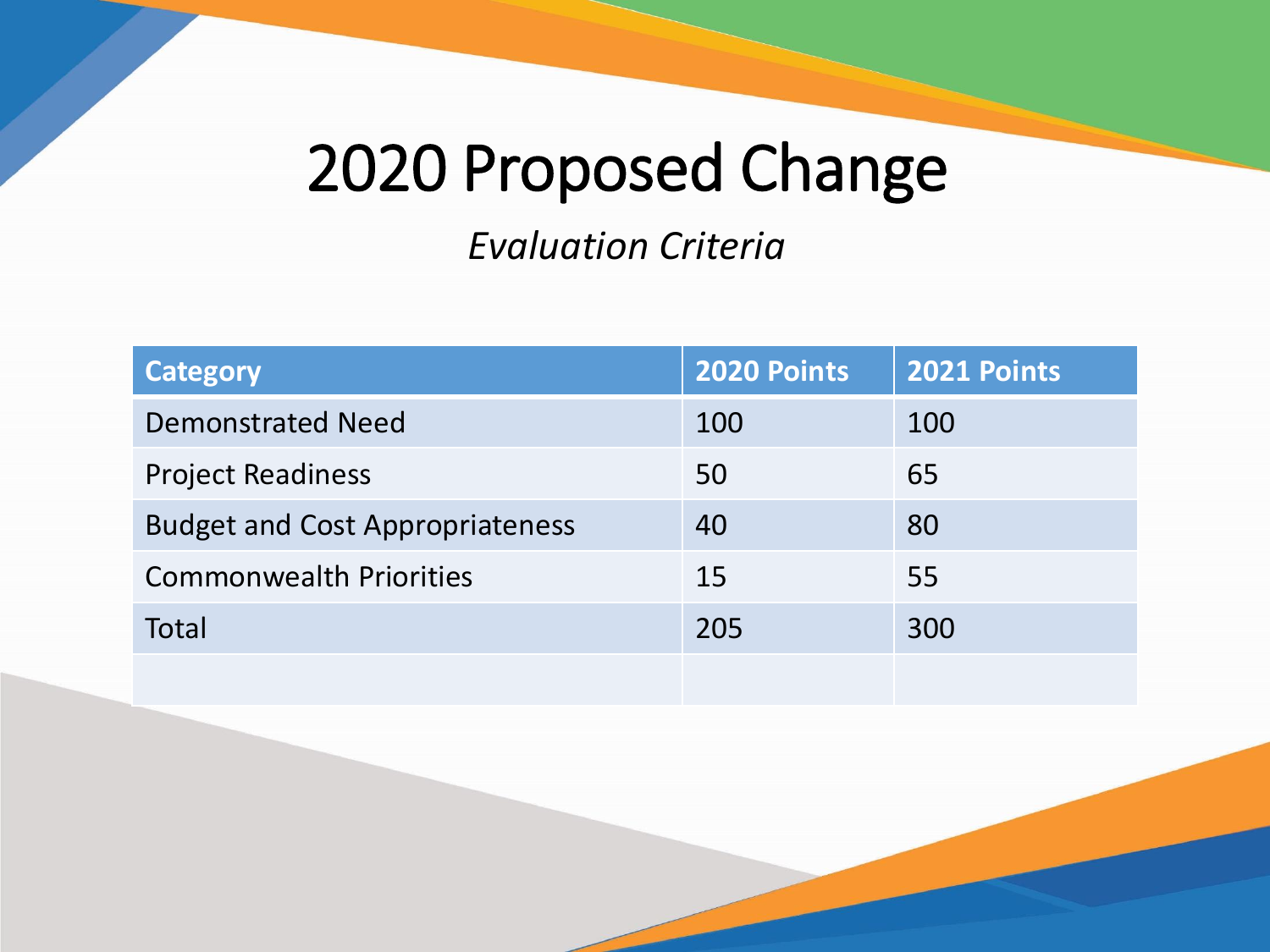#### *Definitions*

Business – An organization or entity that provides goods or services in order to generate profit. Businesses based in the residential homes can count if they are a registered business (BPOL, LLC, etc.)

Challenge-a written objection of a proposed project area. The proposed project area encompasses a served area greater that the allowable percentage overlap at the prescribed VATI speeds or Federal or State funds have been committed for the proposed project area at the prescribed VATI speeds prior to the submission of the application. Please refer to the Challenge Process on page 9 for requirements.

Take rate-The number of subscribers to a service-typically expresses in a percentage of those taking service divided by the total number of serviceable units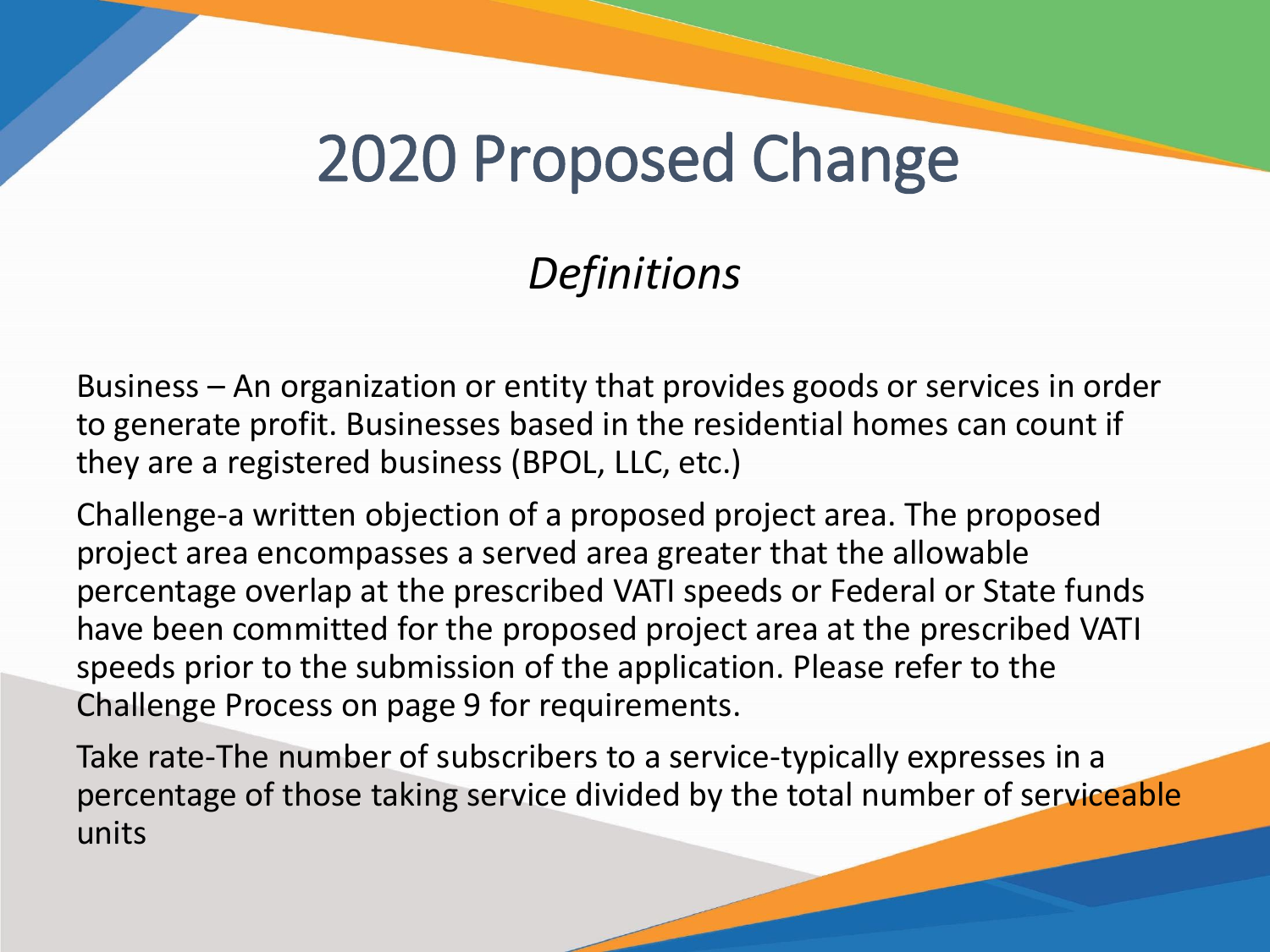# Wrap Up Q & A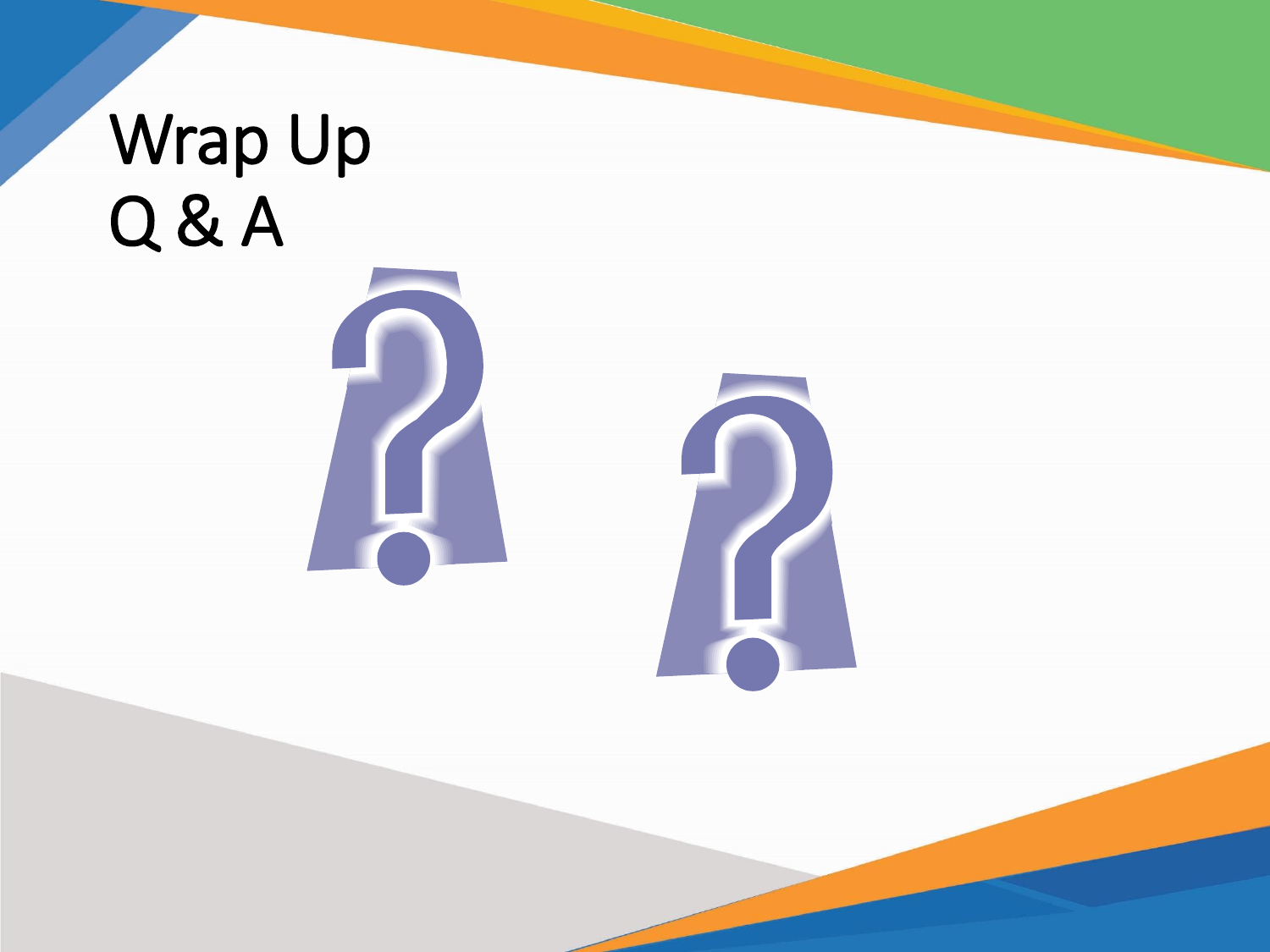### FY21 VATI Timeline

- **April 14** Guidelines stakeholder meeting #1:11:00am 1:00pm
- **April 23** Guidelines stakeholder meeting #2:1:00pm 3:00pm
- **May 18** Guidelines public comment deadline
- **June 9** How-to-Apply workshop and webinar
- **July 13** Deadline to notify DHCD intent of application
- **July 17** DHCD posts potential applications on VATI website
- **August 17** Application deadline
- **August 24** DHCD posts applications on VATI website
- **September 23** Challenge application deadline
- **November 9** Deadline for responses to challenges